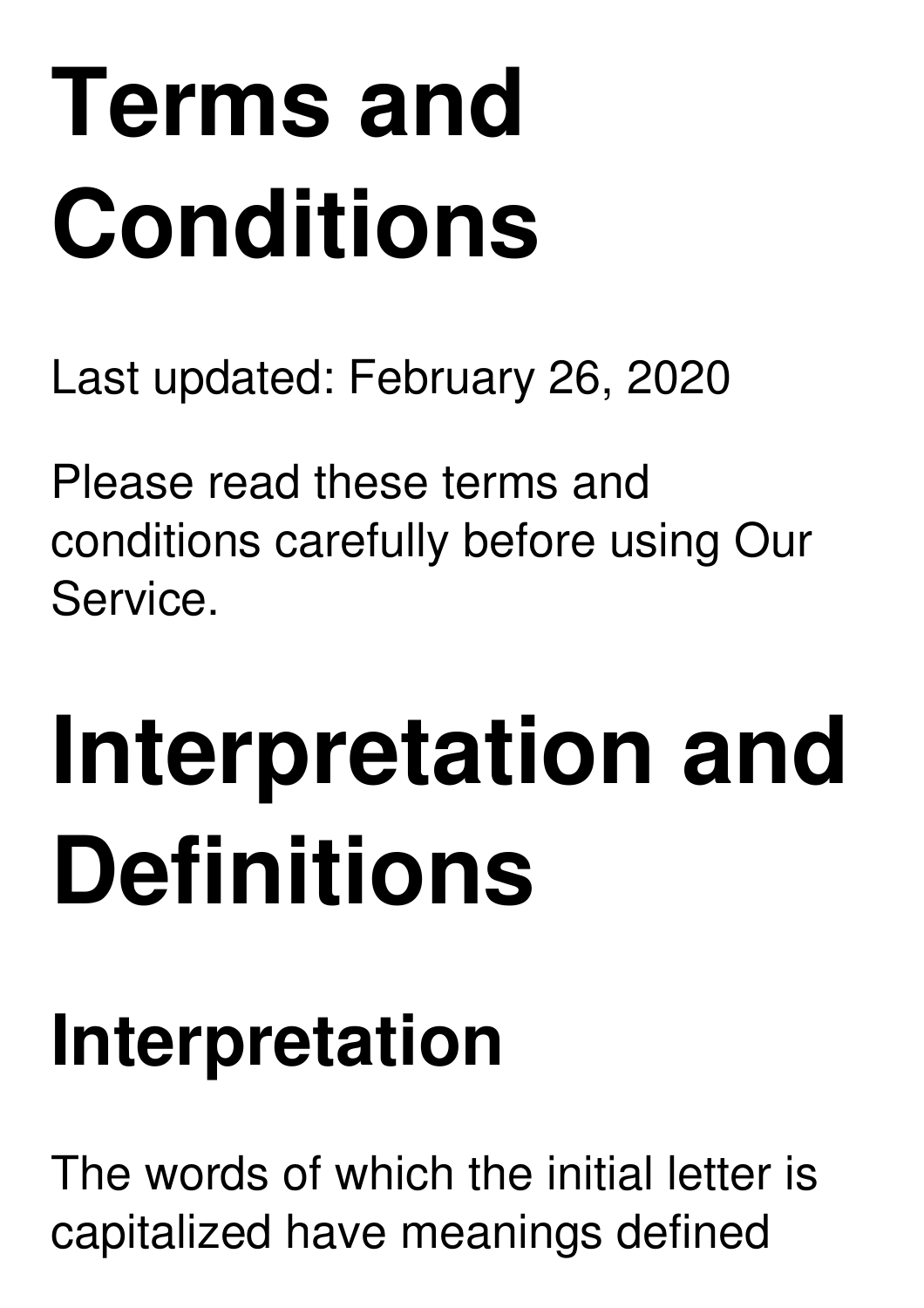under the following conditions.

The following definitions shall have the same meaning regardless of whether they appear in singular or in plural.

#### **Definitions**

For the purposes of these Terms and Conditions:

- **Affiliate** means an entity that controls, is controlled by or is under common control with a party, where "control" means ownership of 50% or more of the shares, equity interest or other securities entitled to vote for election of directors or other managing authority.
- **Company** (referred to as either "the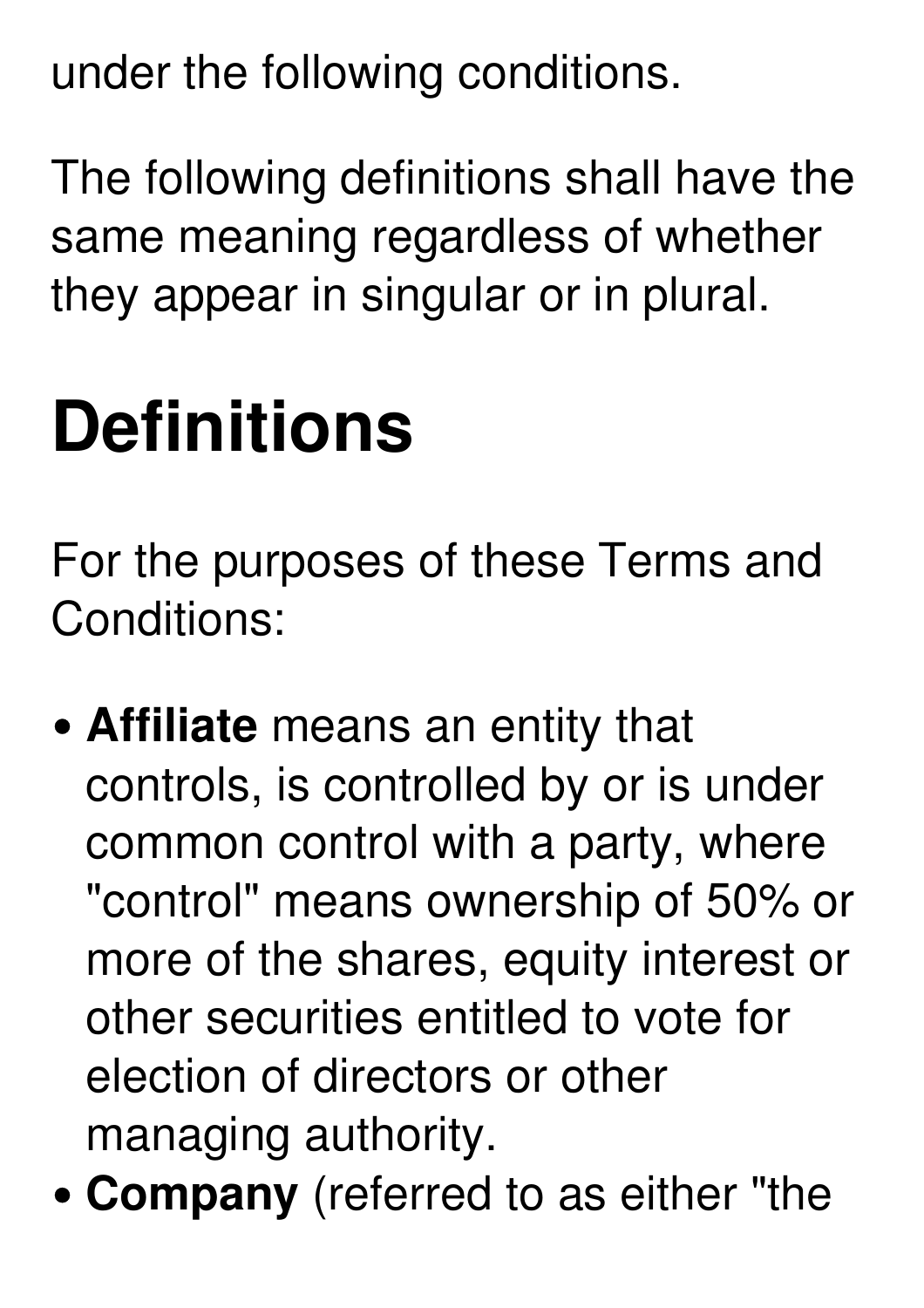Company" , "We" , "Us" or "Our" in this Agreement) refers to Nigel Archer Safaris, PO Box 15676, 00503 Mbagathi, Nairobi, Kenya.

- **Country** refers to: KENYA
- **Service** refers to the Website.
- **Terms and Conditions** (also referred as "Terms") mean these Terms and Conditions that form the entire agreement between You and the Company regarding the use of the Service. This Terms and Conditions agreement as been created with the help of Terms and Conditions [Generator.](https://www.termsfeed.com/terms-conditions-generator/)
- **Third-party Social Media Service** means any services or content (including data, information, products or services) provided by a third-party that may be displayed, included or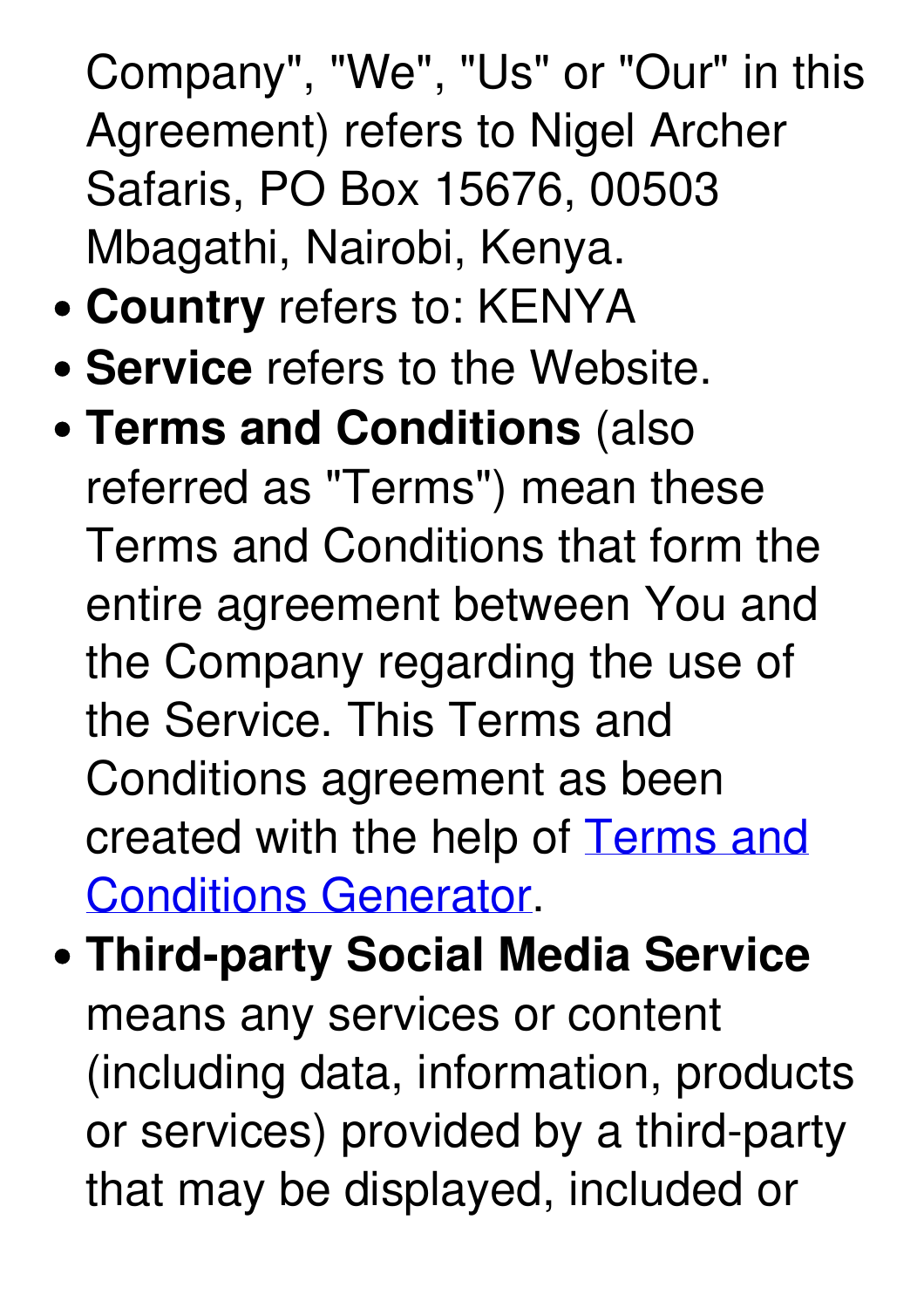made available by the Service.

- **Website** refers to Nigel Archer Safaris, accessible from http://www.nigelarchersafaris.com/
- **You** means the individual accessing or using the Service, or the company, or other legal entity on behalf of which such individual is accessing or using the Service, as applicable.

## **Acknowledgement**

These are the Terms and Conditions governing the use of this Service and the agreement that operates between You and the Company. These Terms and Conditions set out the rights and obligations of all users regarding the use of the Service.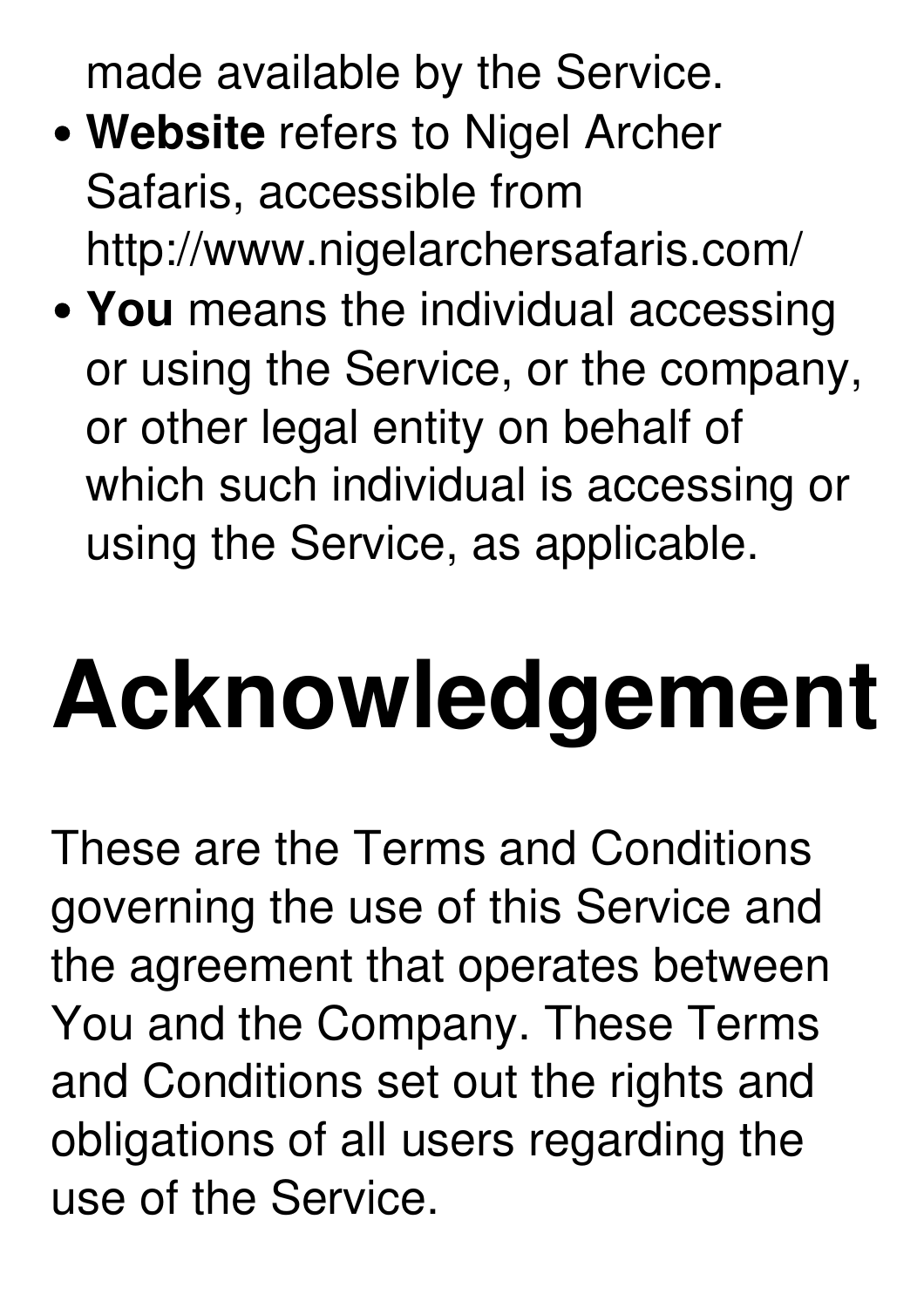Your access to and use of the Service is conditioned on Your acceptance of and compliance with these Terms and Conditions. These Terms and Conditions apply to all visitors, users and others who access or use the Service.

By accessing or using the Service You agree to be bound by these Terms and Conditions. If You disagree with any part of these Terms and Conditions then You may not access the Service.

Your access to and use of the Service is also conditioned on Your acceptance of and compliance with the Privacy Policy of the Company. Our Privacy Policy describes Our policies and procedures on the collection, use and disclosure of Your personal information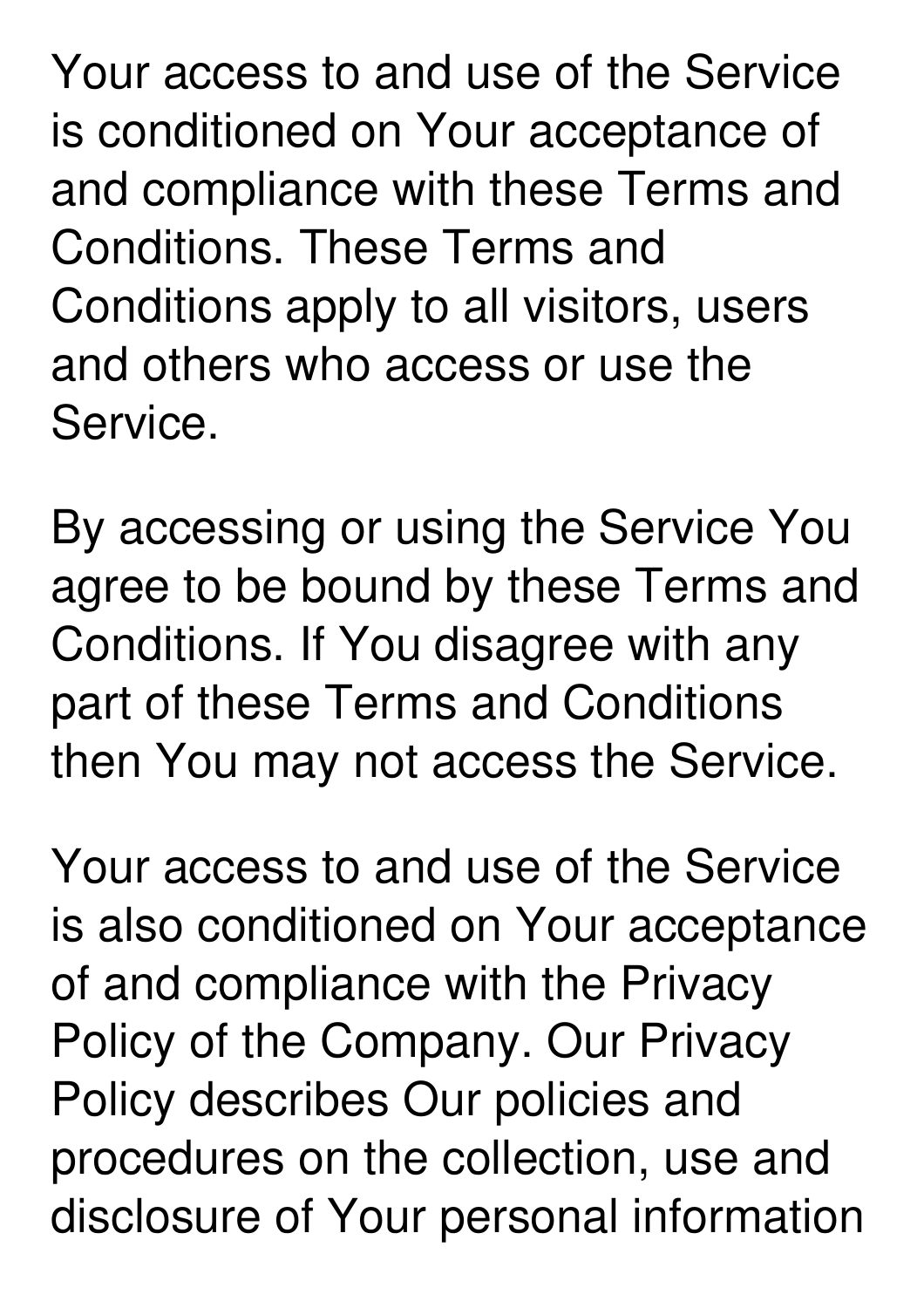when You use the Application or the Website and tells You about Your privacy rights and how the law protects You. Please read Our Privacy Policy carefully before using Our Service.

## **Links to Other Websites**

Our Service may contain links to third party web sites or services that are not owned or controlled by the Company.

The Company has no control over, and assumes no responsibility for, the content, privacy policies, or practices of any third party web sites or services. You further acknowledge and agree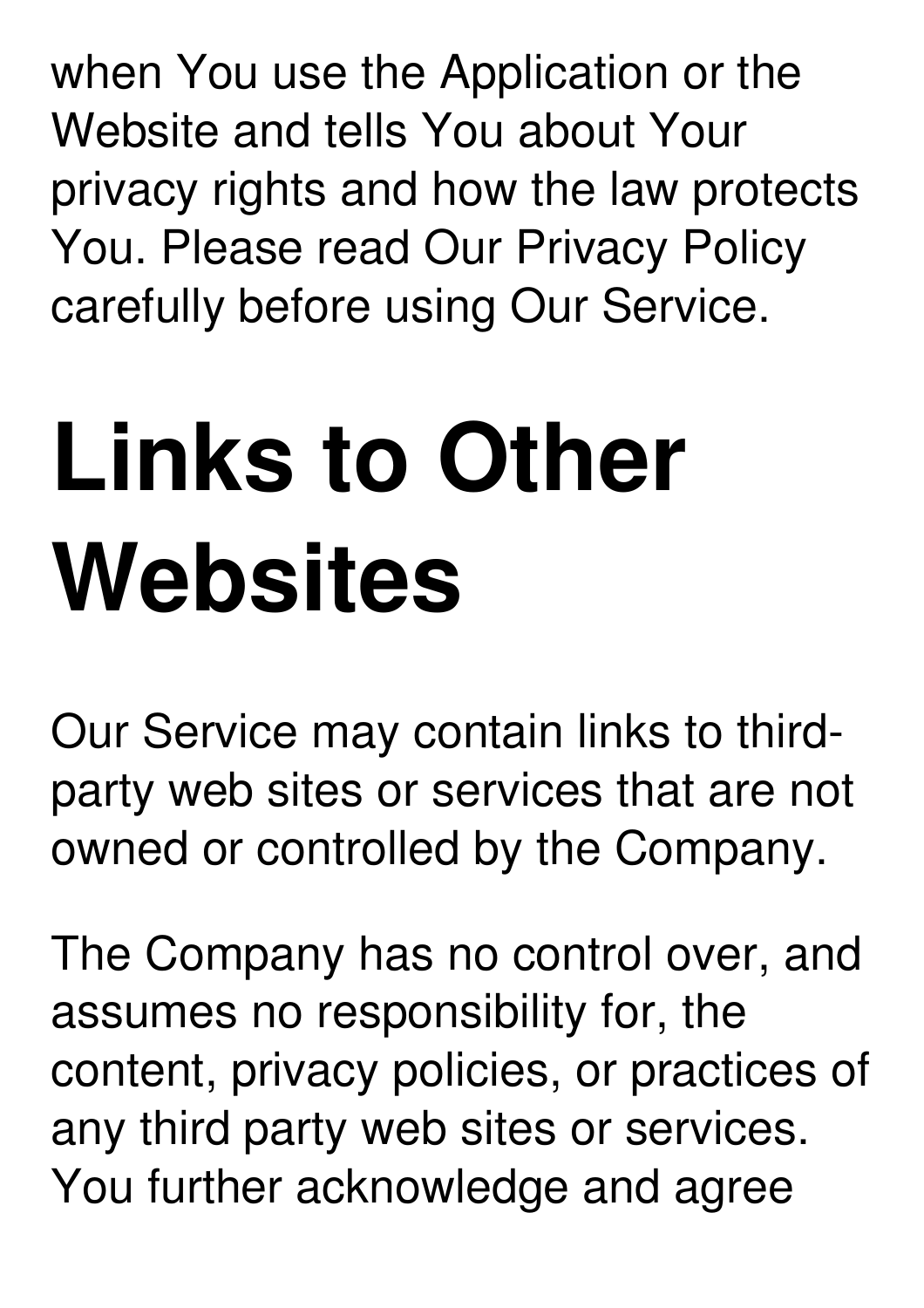that the Company shall not be responsible or liable, directly or indirectly, for any damage or loss caused or alleged to be caused by or in connection with the use of or reliance on any such content, goods or services available on or through any such web sites or services.

We strongly advise You to read the terms and conditions and privacy policies of any third-party web sites or services that You visit.

#### **Termination**

We may terminate or suspend Your access immediately, without prior notice or liability, for any reason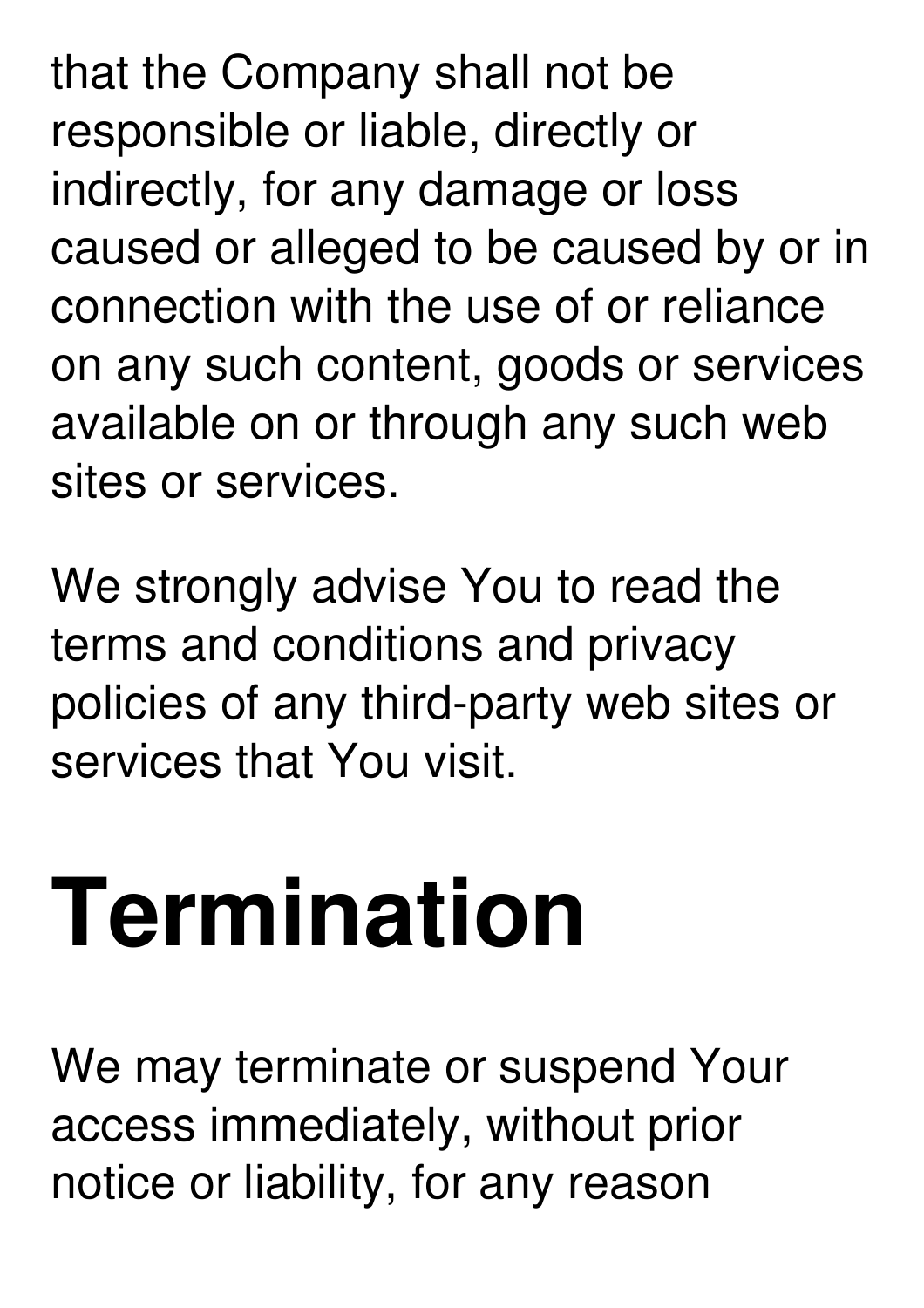whatsoever, including without limitation if You breach these Terms and Conditions.

Upon termination, Your right to use the Service will cease immediately.

# **Limitation of Liability**

Notwithstanding any damages that You might incur, the entire liability of the Company and any of its suppliers under any provision of this Terms and Your exclusive remedy for all of the foregoing shall be limited to the amount actually paid by You through the Service or 100 USD if You haven't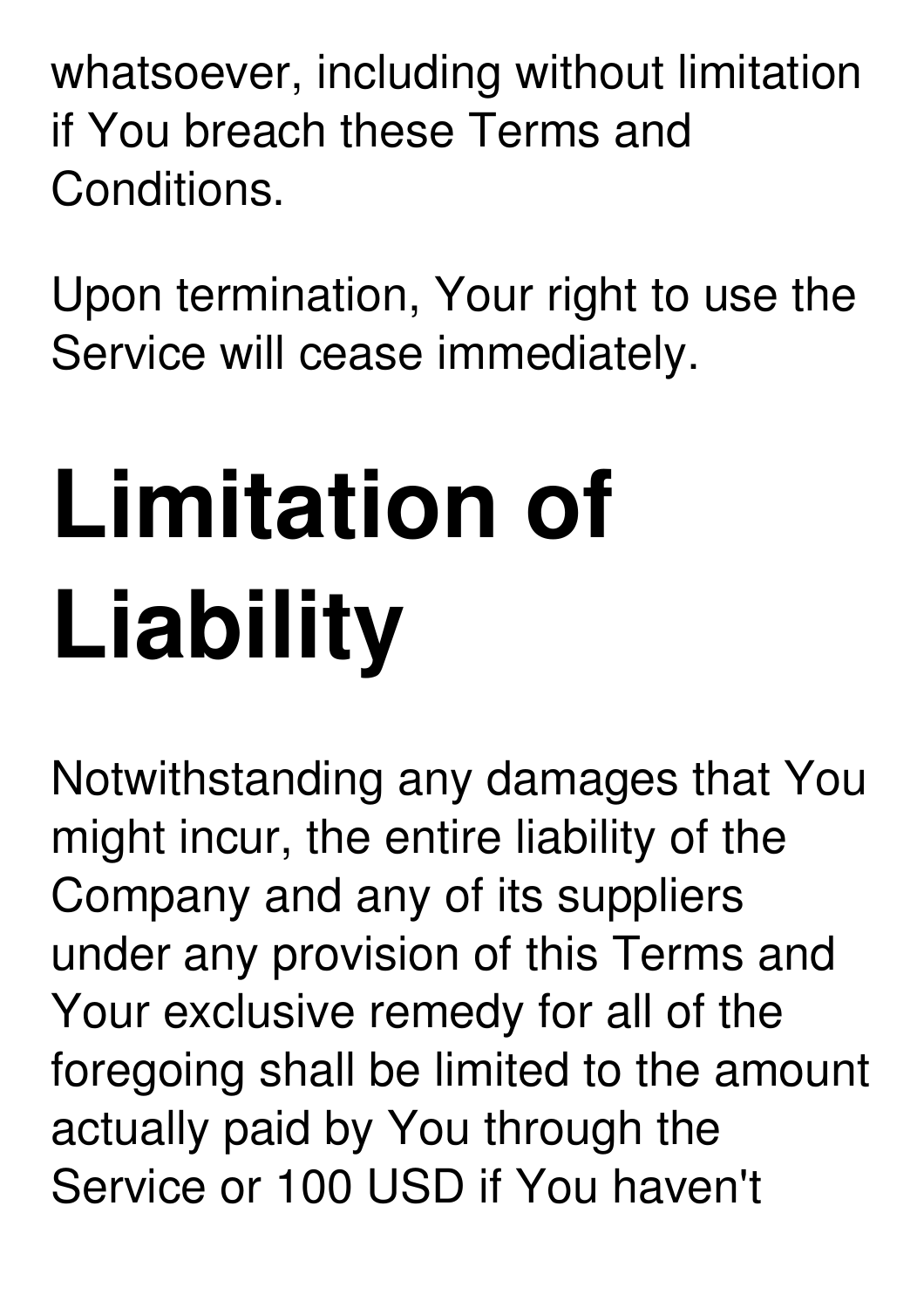purchased anything through the Service.

To the maximum extent permitted by applicable law, in no event shall the Company or its suppliers be liable for any special, incidental, indirect, or consequential damages whatsoever (including, but not limited to, damages for loss of profits, loss of data or other information, for business interruption, for personal injury, loss of privacy arising out of or in any way related to the use of or inability to use the Service, third-party software and/or third-party hardware used with the Service, or otherwise in connection with any provision of this Terms), even if the Company or any supplier has been advised of the possibility of such damages and even if the remedy fails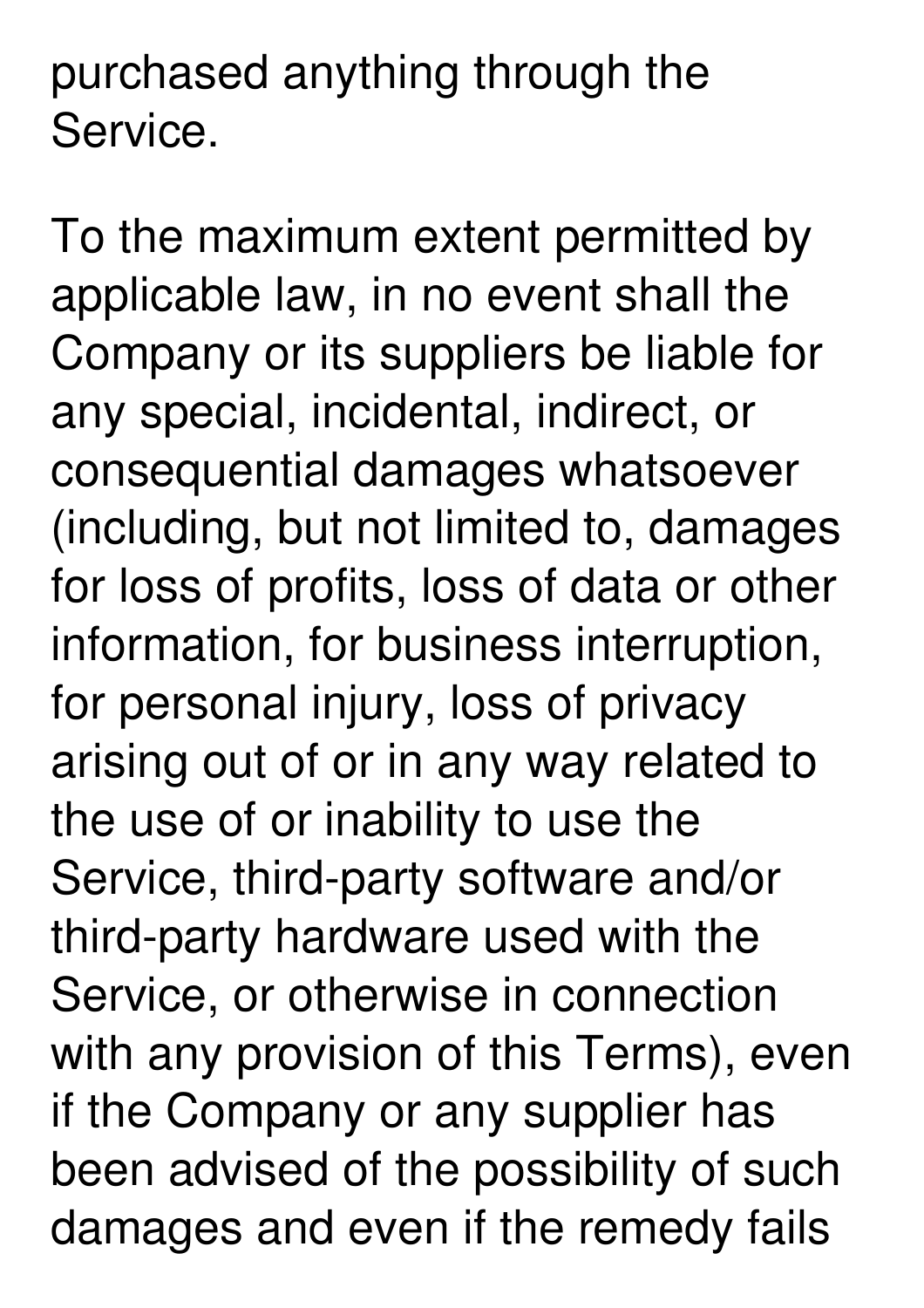#### of its essential purpose.

Some states do not allow the exclusion of implied warranties or limitation of liability for incidental or consequential damages, which means that some of the above limitations may not apply. In these states, each party's liability will be limited to the greatest extent permitted by law.

## **"AS IS" and "AS AVAILABLE" Disclaimer**

The Service is provided to You "AS IS" and "AS AVAILABLE" and with all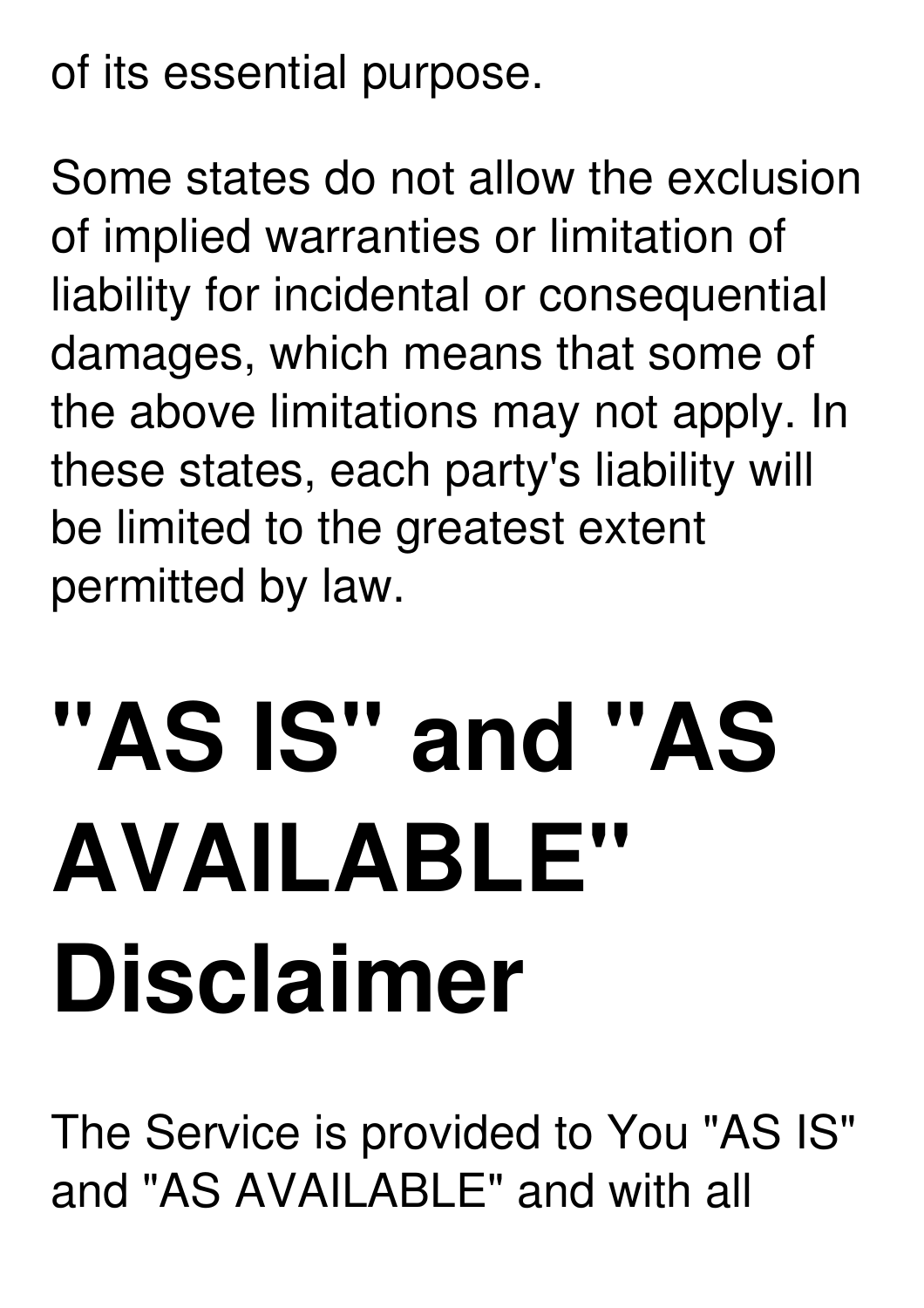faults and defects without warranty of any kind. To the maximum extent permitted under applicable law, the Company, on its own behalf and on behalf of its Affiliates and its and their respective licensors and service providers, expressly disclaims all warranties, whether express, implied, statutory or otherwise, with respect to the Service, including all implied warranties of merchantability, fitness for a particular purpose, title and noninfringement, and warranties that may arise out of course of dealing, course of performance, usage or trade practice. Without limitation to the foregoing, the Company provides no warranty or undertaking, and makes no representation of any kind that the Service will meet Your requirements,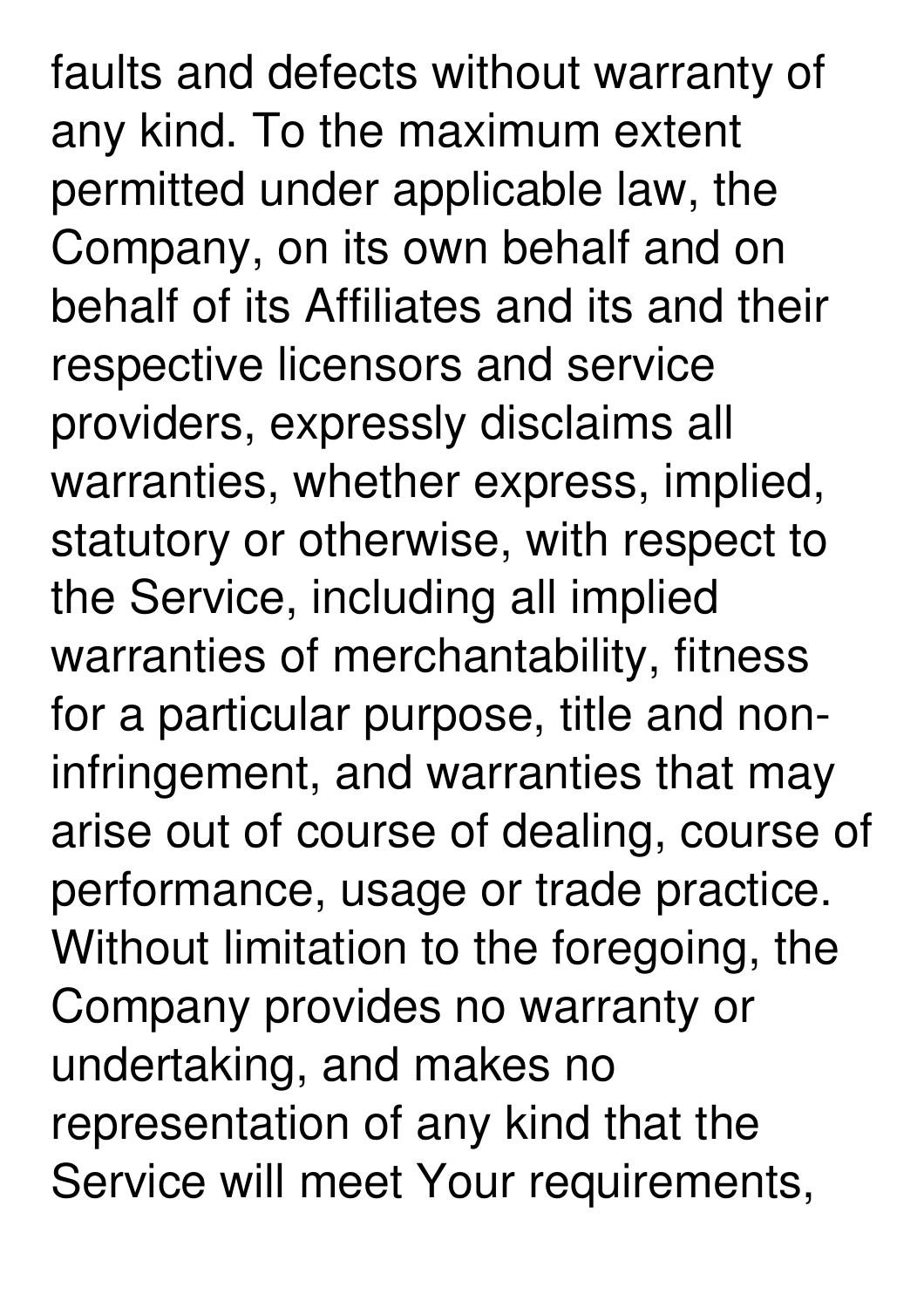achieve any intended results, be compatible or work with any other software, applications, systems or services, operate without interruption, meet any performance or reliability standards or be error free or that any errors or defects can or will be corrected.

Without limiting the foregoing, neither the Company nor any of the company's provider makes any representation or warranty of any kind, express or implied: (i) as to the operation or availability of the Service, or the information, content, and materials or products included thereon; (ii) that the Service will be uninterrupted or errorfree; (iii) as to the accuracy, reliability, or currency of any information or content provided through the Service;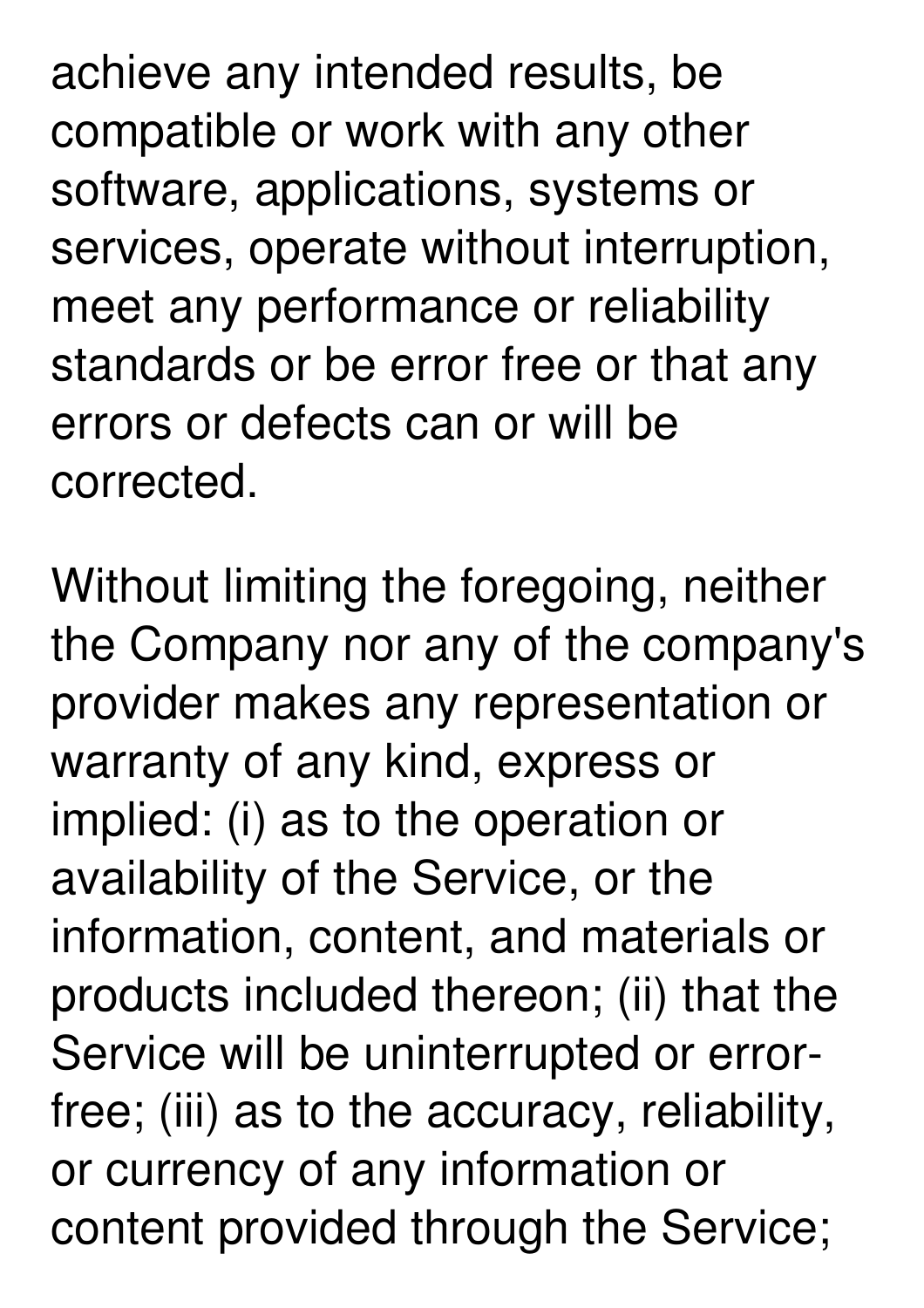or (iv) that the Service, its servers, the content, or e-mails sent from or on behalf of the Company are free of viruses, scripts, trojan horses, worms, malware, timebombs or other harmful components.

Some jurisdictions do not allow the exclusion of certain types of warranties or limitations on applicable statutory rights of a consumer, so some or all of the above exclusions and limitations may not apply to You. But in such a case the exclusions and limitations set forth in this section shall be applied to the greatest extent enforceable under applicable law.

# **Governing Law**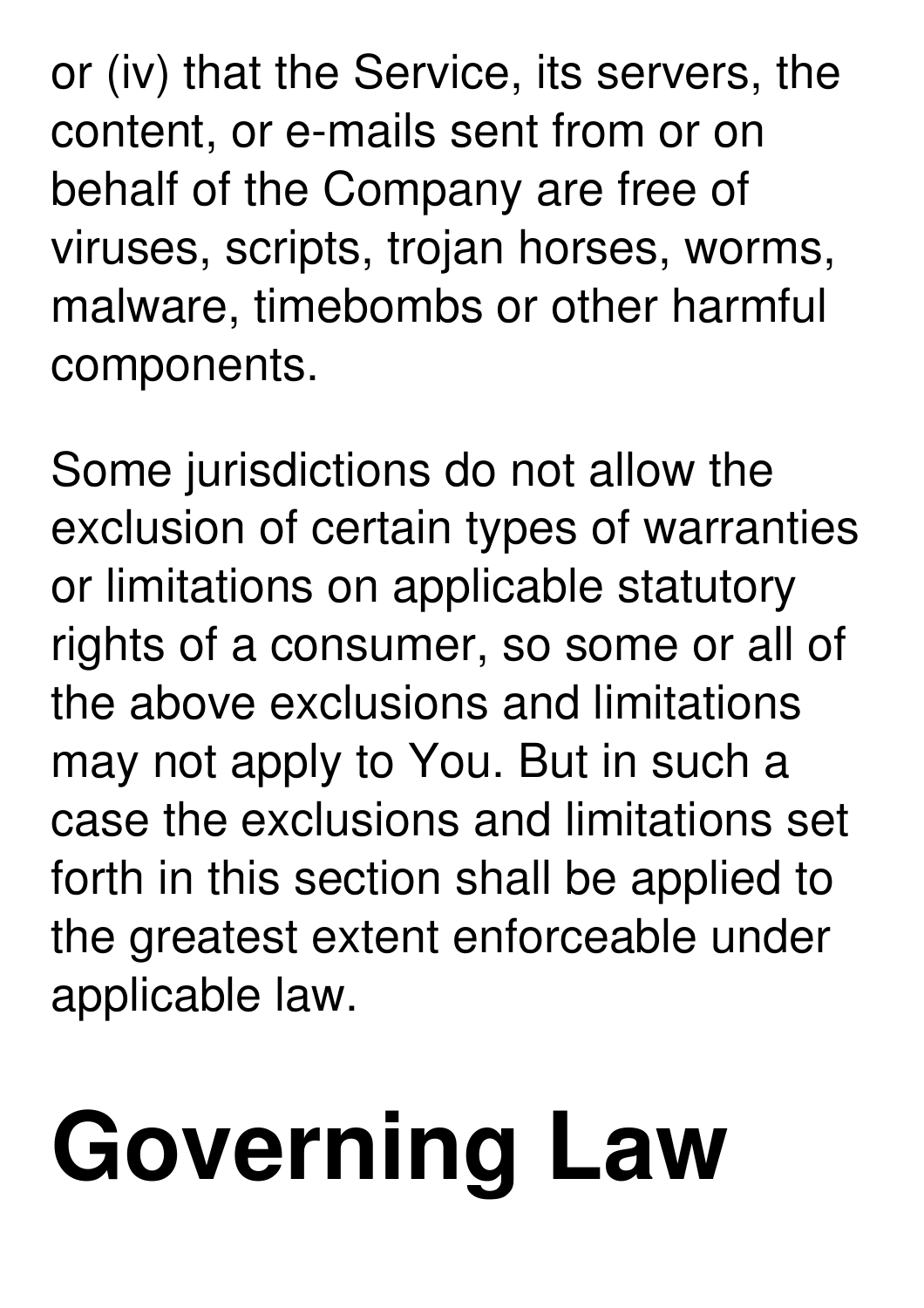The laws of the Country, excluding its conflicts of law rules, shall govern this Terms and Your use of the Service. Your use of the Application may also be subject to other local, state, national, or international laws.

## **Disputes Resolution**

If You have any concern or dispute about the Service, You agree to first try to resolve the dispute informally by contacting the Company.

#### **For European**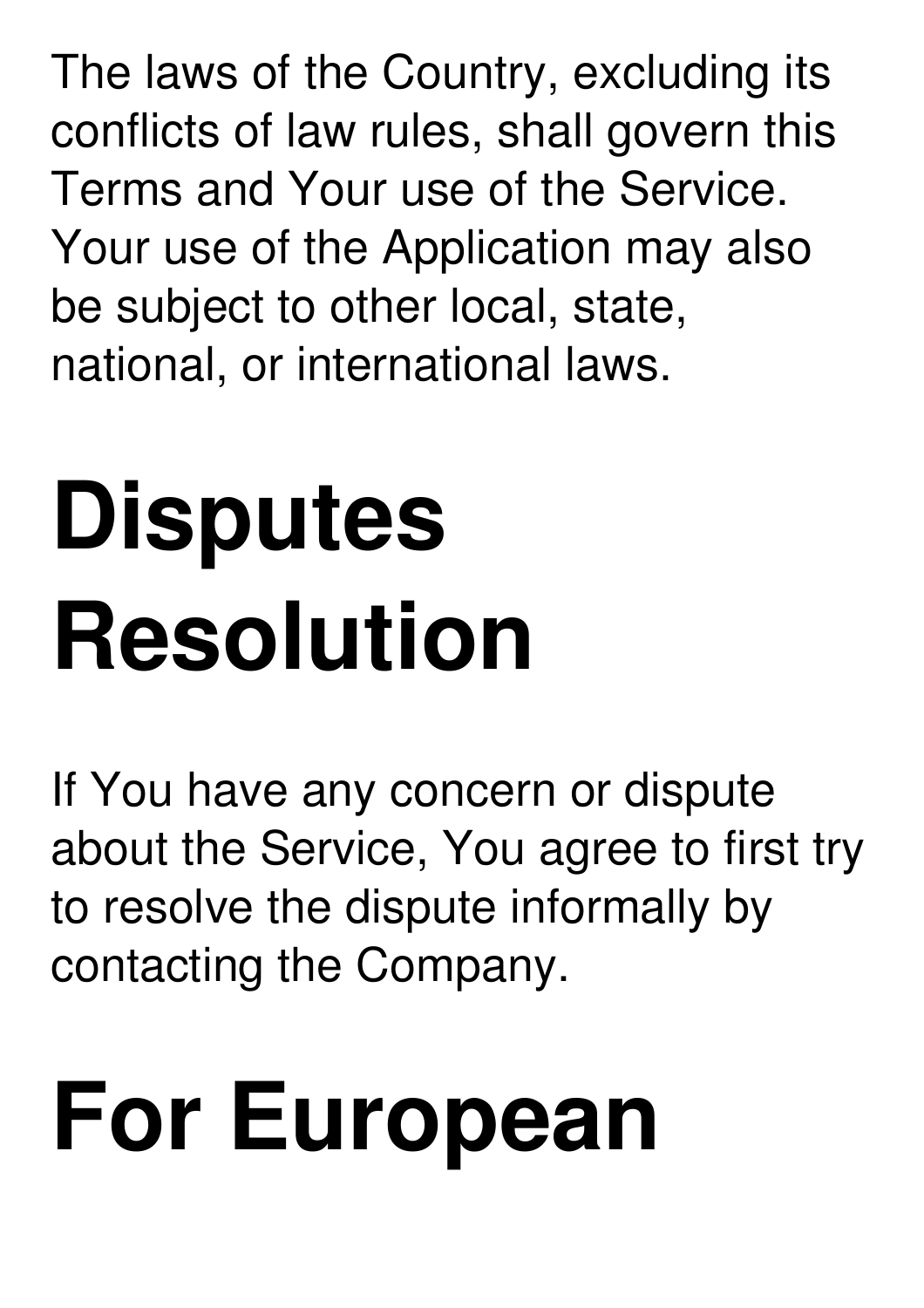# **Union (EU) Users**

If You are a European Union consumer, you will benefit from any mandatory provisions of the law of the country in which you are resident in.

# **United States Legal Compliance**

You represent and warrant that (i) You are not located in a country that is subject to the United States government embargo, or that has been designated by the United States government as a "terrorist supporting" country, and (ii) You are not listed on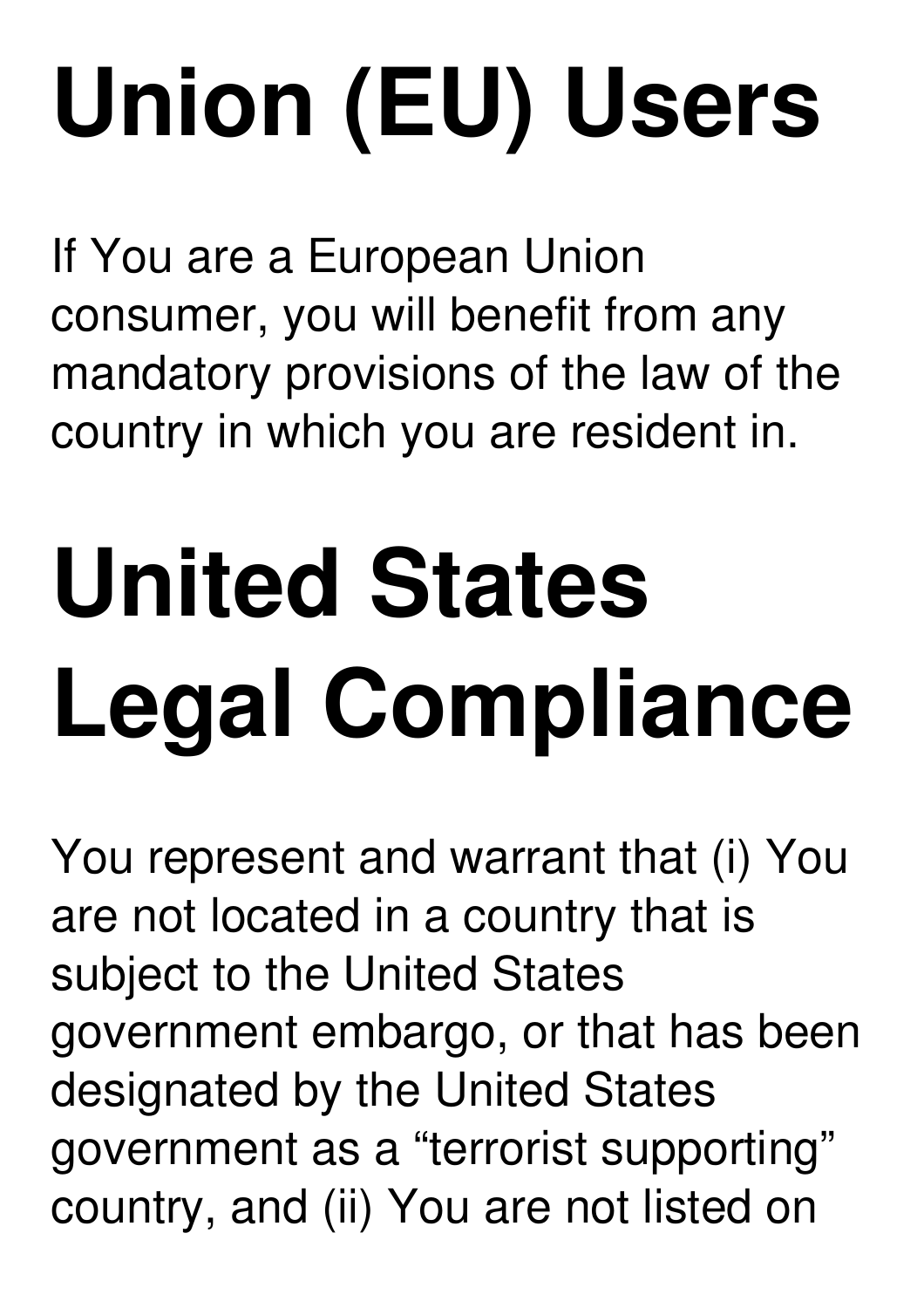any United States government list of prohibited or restricted parties.

## **Severability and Waiver**

#### **Severability**

If any provision of these Terms is held to be unenforceable or invalid, such provision will be changed and interpreted to accomplish the objectives of such provision to the greatest extent possible under applicable law and the remaining provisions will continue in full force and effect.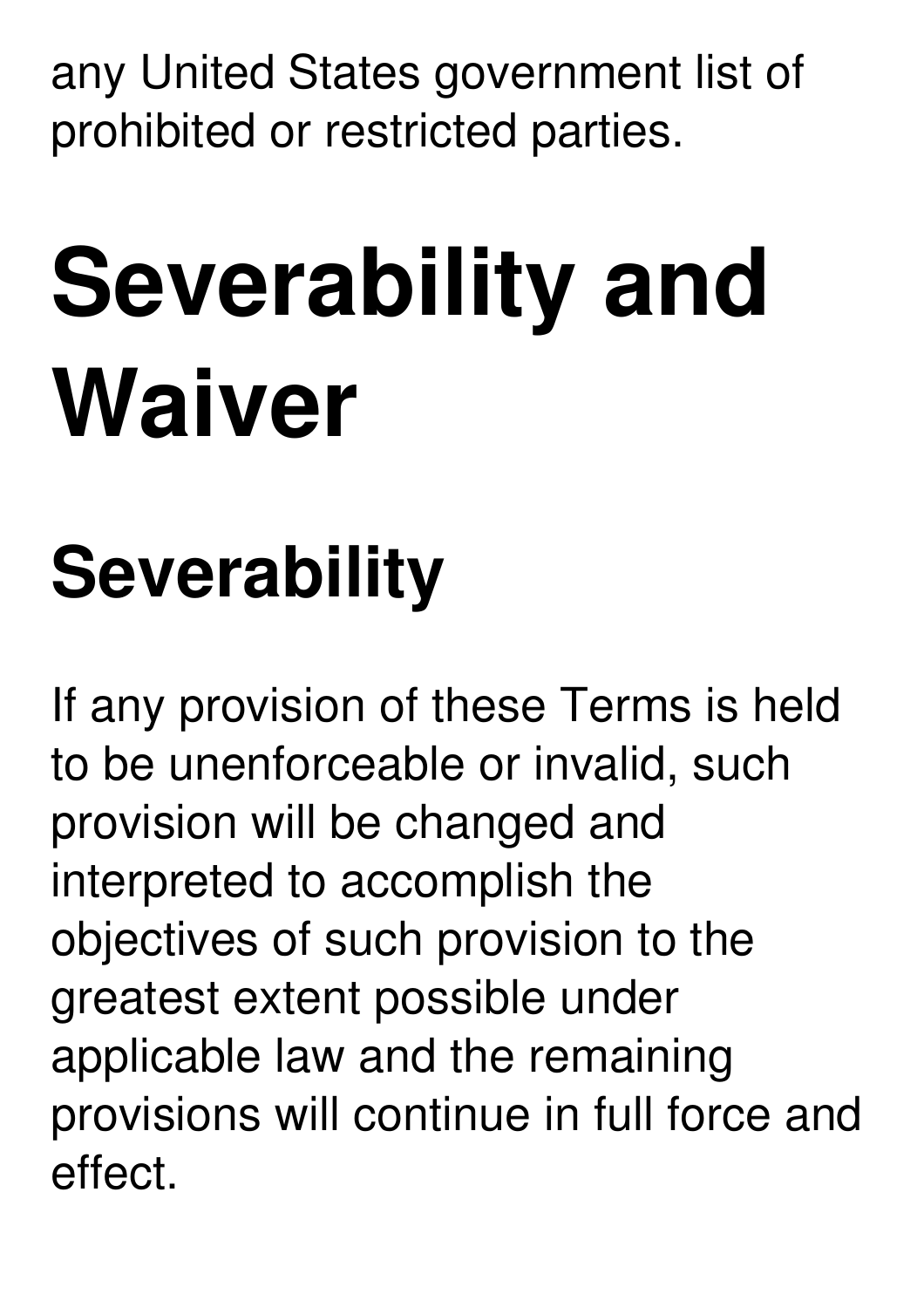#### **Waiver**

Except as provided herein, the failure to exercise a right or to require performance of an obligation under this Terms shall not effect a party's ability to exercise such right or require such performance at any time thereafter nor shall be the waiver of a breach constitute a waiver of any subsequent breach.

#### **Translation Interpretation**

These Terms and Conditions may have been translated if We have made them available to You on our Service.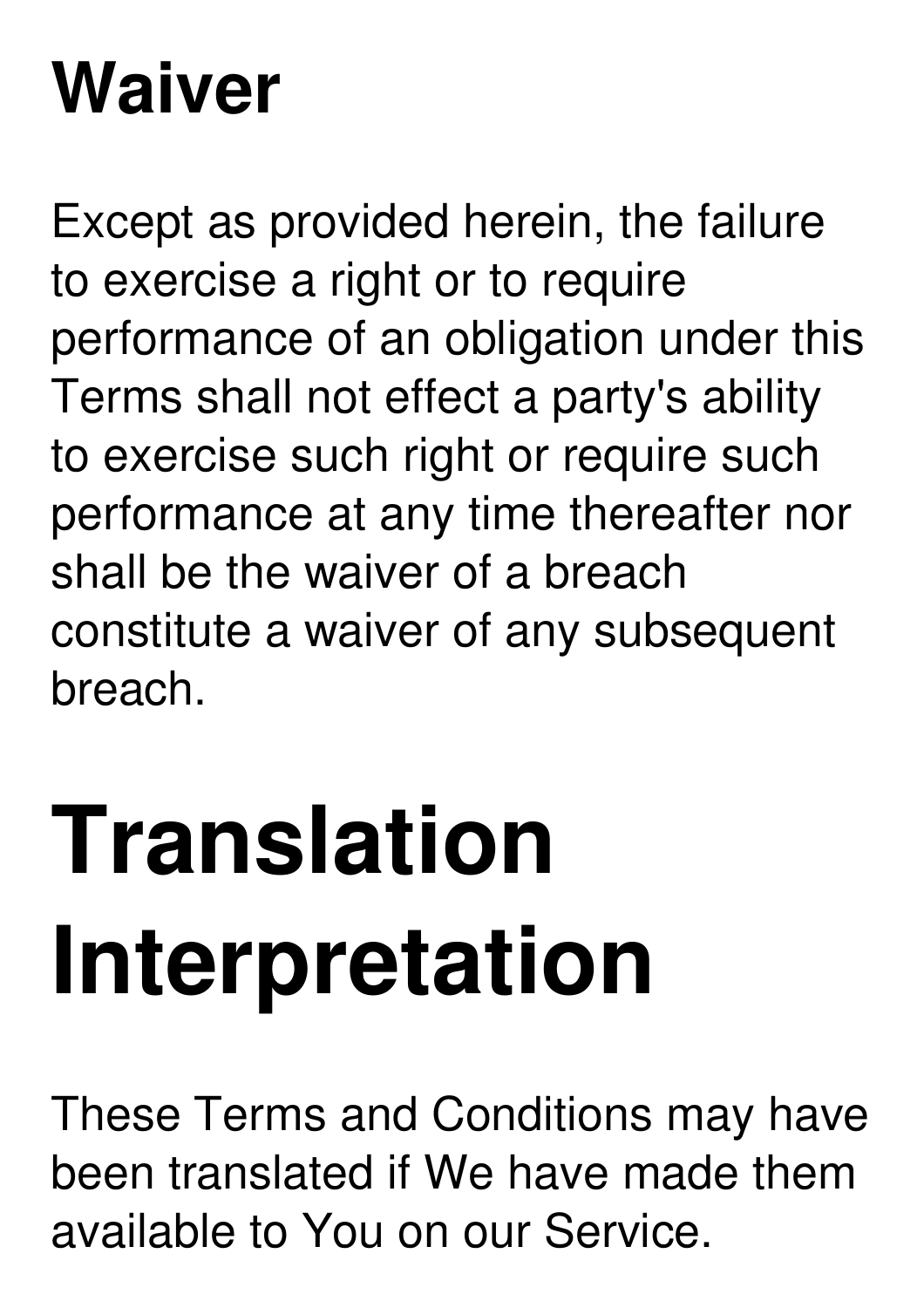You agree that the original English text shall prevail in the case of a dispute.

## **Changes to These Terms and Conditions**

We reserve the right, at Our sole discretion, to modify or replace these Terms at any time. If a revision is material We will make reasonable efforts to provide at least 30 days' notice prior to any new terms taking effect. What constitutes a material change will be determined at Our sole discretion.